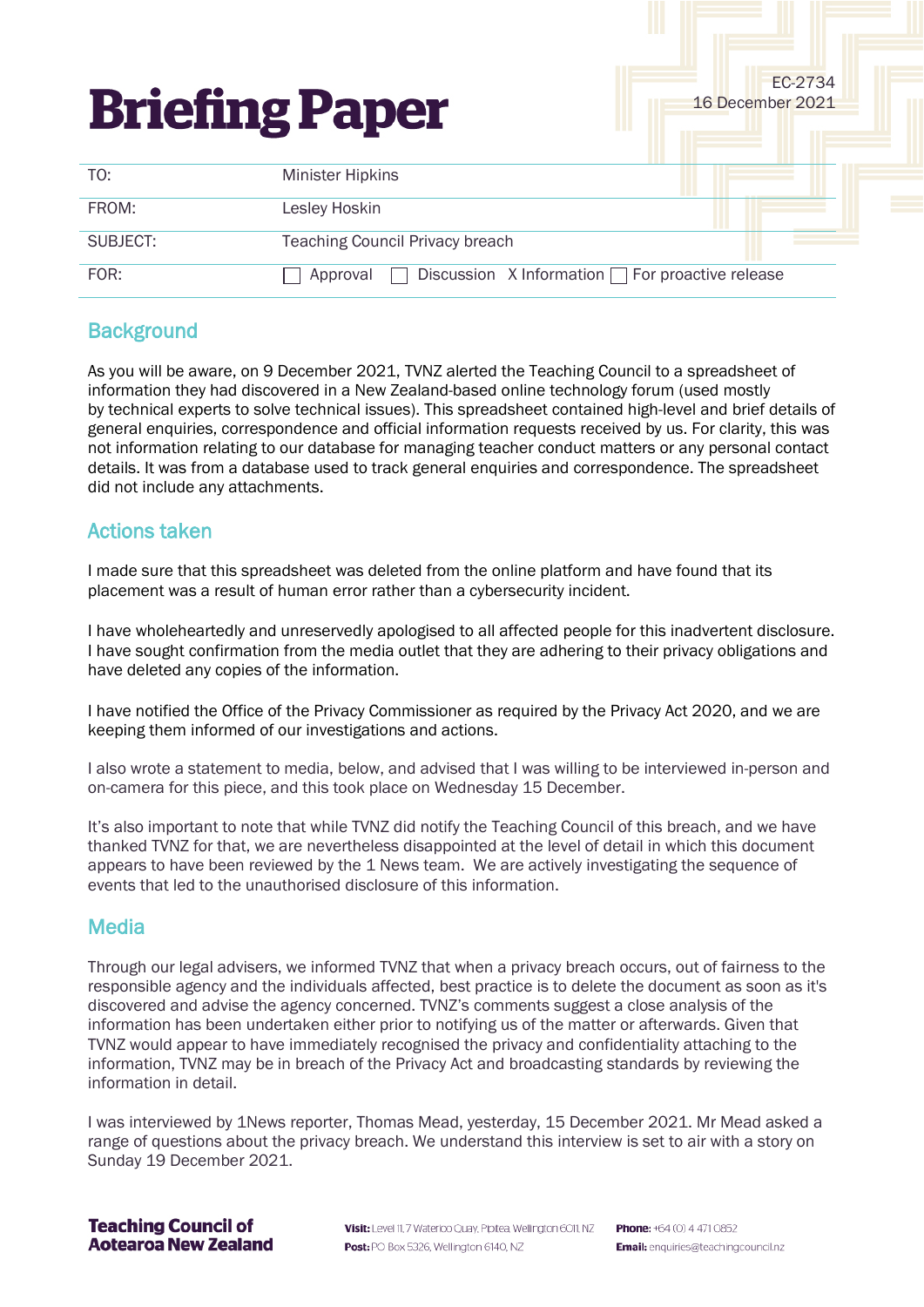The Teaching Council is seriously concerned that any subsequent use or disclosure of the information would be highly inappropriate and exacerbate the initial breach. TVNZ advised that any planned broadcast "*will not include any personal information or details relating to specific incidents".*

The journalist's specific questions are below. The Teaching Council is still carrying out its internal investigation into how the breach occurred.

- How did this breach take place?
	- o We are still in the process of determining precisely how the breach occurred. However, It was uploaded to a technical forum (to seek assistance with converting the spreadsheet into statistical reporting). This appears to have accessed by one person on the forum, who provided a response.

### • How long has this information been publicly available for anyone to find through Google?

- o We understand the spreadsheet information was first accessible online from 20 October 2021. Our investigations (so far) show that we can see that the post (asking for technical assistance) was viewed 79 times, but the spreadsheet itself appears to have been downloaded by one party other than TVNZ. This third party who provided the technical response has provided assurances that all information has been deleted and it was not used for any other purpose
- What actions has the Teaching Council taken to remedy this breach?
	- $\circ$  The Teaching Council has taken steps to have the file and all posts deleted and no longer accessible in the public domain and to eliminate the ability for any of the information to be visible through Google searches.
- Will the Teaching Council investigate this matter? Has it referred the matter to any other external agency (i.e. Privacy Commissioner, Ministry of Health, Police)?
	- o The Teaching Council is undertaking an urgent internal investigation into this matter. It notified the Privacy Commissioner in accordance with the requirements under the Privacy Act 2020 for mandatory notification of privacy breaches.
	- $\circ$  At this point in time, there has been no necessity to refer the matter to any external agency.
- Does the Teaching Council offer an apology to those affected by this breach? If so, what is this apology? Does it offer any other remedy to affected persons?
	- o The Teaching Council has been and is continuing to be in direct contact with all parties (43 persons) affected by the breach to apologise and to advise them of action being undertaken. Communications with the persons affected is private to those persons and it would be inappropriate for the Teaching Council to comment further.
- Will any actions be taken by the Teaching Council against staff, contractors or suppliers (ie Enterprise DNA) involved in this breach? If so, what are these?
	- o The internal investigation is currently proceeding, and your questions are therefore premature. The Teaching Council is required to conduct its investigation in accordance with natural justice and procedural fairness and consistent with its employment obligations. It would be inappropriate to speculate on possible actions before the internal investigation has concluded and any findings and recommendations considered.
- How will the Teaching Council prevent this from happening again?
	- $\circ$  Once the internal investigation is concluded and the Teaching Council has determined precisely how the breach occurred, it will take all necessary steps to ensure a similar breach does not occur again. The Teaching Council takes its obligations to protect privacy and maintain appropriate confidentiality of all personal information it holds very seriously and is committed to ensuring all necessary safeguards are in place.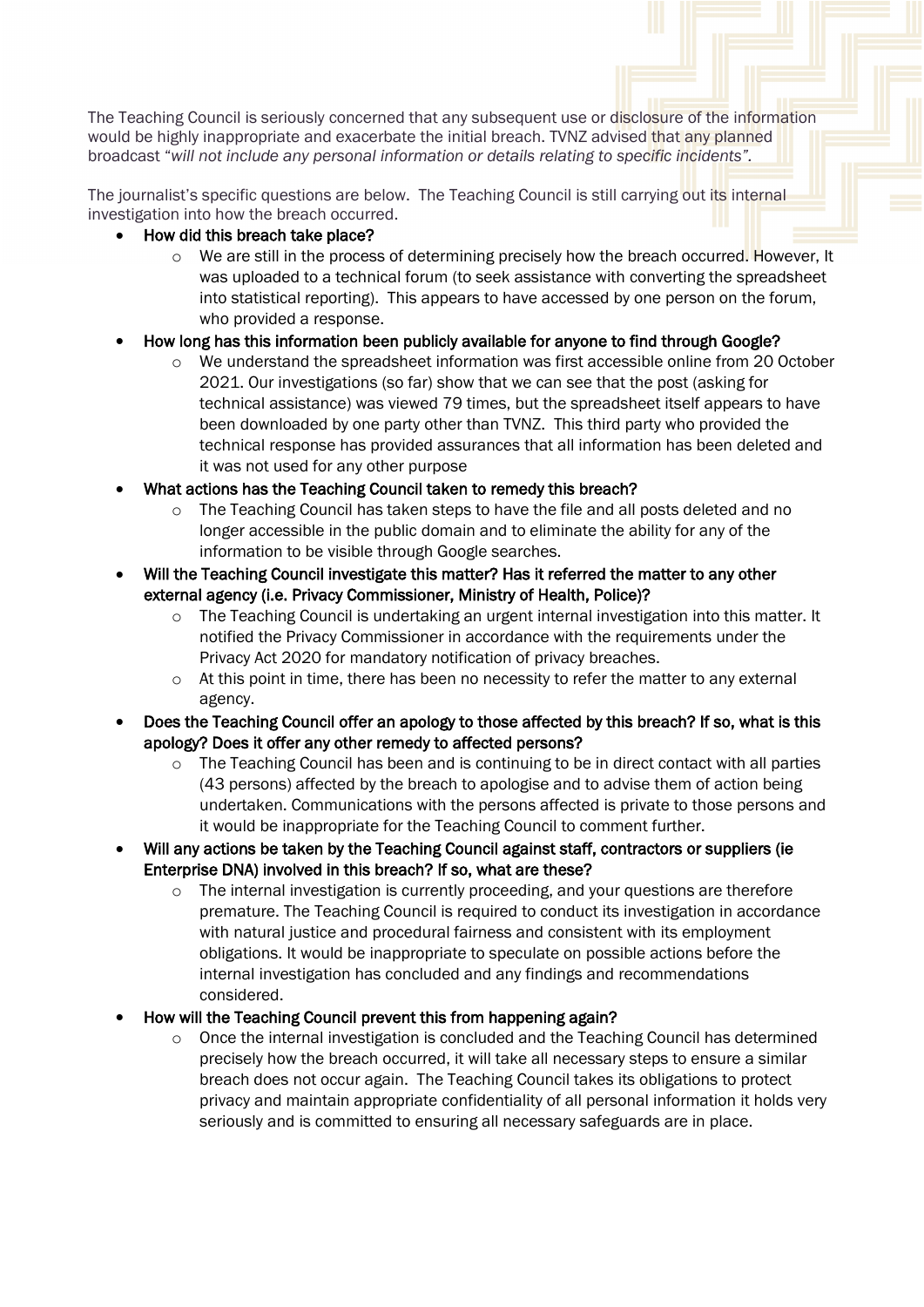## Media statements

Our media statement, due to be sent to reporters via press release, is as follows (any further changes to the layout will be sent to the Minister prior to the release).

#### Press Release

Wellington 16 December 2021 - *On 9 December 2021, TVNZ alerted the Teaching Council to a spreadsheet of information they had discovered on a New Zealand-based online technology forum (used mostly by technical experts to solve technical issues).*

Teaching Council Chief Executive, Lesley Hoskin says, "for clarity, this was not a breach of information relating to our teacher conduct and competence database. It related to general enquiries and correspondence data. The number of people whose privacy was breached, is approximately 43, and I'm working with them directly to mitigate the impact of the breach."

The Teaching Council has unreservedly apologised and continues to work with the affected parties on the ongoing actions. Communications with the persons affected are private and confidential, and it would not be appropriate for the Teaching Council to comment any further.

"The inadvertent and unintentional breach was a result of human error rather than a cybersecurity incident. TVNZ inadvertently discovered the breach―by typing specific details into Google that were contained in the spreadsheet. I am grateful to TVNZ for alerting me and the Office of the Privacy Commissioner, so urgent action could be taken. I am extremely disappointed that this has happened, and I wholeheartedly and unreservedly apologise for this breach of privacy. I have made sure the information can no longer be publicly accessed, and we're working urgently to rectify this matter", says Hoskin.

The Teaching Council is also in contact with the Office of the Privacy Commissioner who has advised that any information arising from this breach could cause a great deal of anxiety to the people affected and that journalists should not be accessing this information or contributing to its more widespread dissemination.

Hoskin added, "our legal advisers confirmed that TVNZ understands that when a privacy breach occurs, out of fairness to the responsible agency and the individuals affected, it is best practice is to delete the document as soon as it's discovered and advise the agency concerned. It would be a breach of privacy for any person or organisation who finds information to use the information in any way."

The Teaching Council has started conducting an internal investigation into their processes to ensure this doesn't happen again, and details of the investigation will remain confidential. Appropriate comment on the outcome of the internal investigation, consistent with the Teaching Council's employment obligations may be made when the investigation is concluded.

Once the internal investigation is concluded and the Teaching Council has determined precisely how the breach occurred, it will take all necessary steps to ensure a similar breach does not occur again. The Teaching Council takes its obligations very seriously―to protect privacy and maintain appropriate confidentiality of all personal information. The Teaching Council is committed to ensuring all necessary safeguards are in place.

The Office of the Privacy Commissioner supports the Teaching Councils actions to date noting they were pleased to see the Council took the necessary steps to minimise and prevent further harm to individuals concerned.

#### End *Media Contact: Rosie Rattray Email[: rosie.rattray@teachingcouncil.nz](mailto:rosie.rattray@teachingcouncil.nz) 021 191 8928*